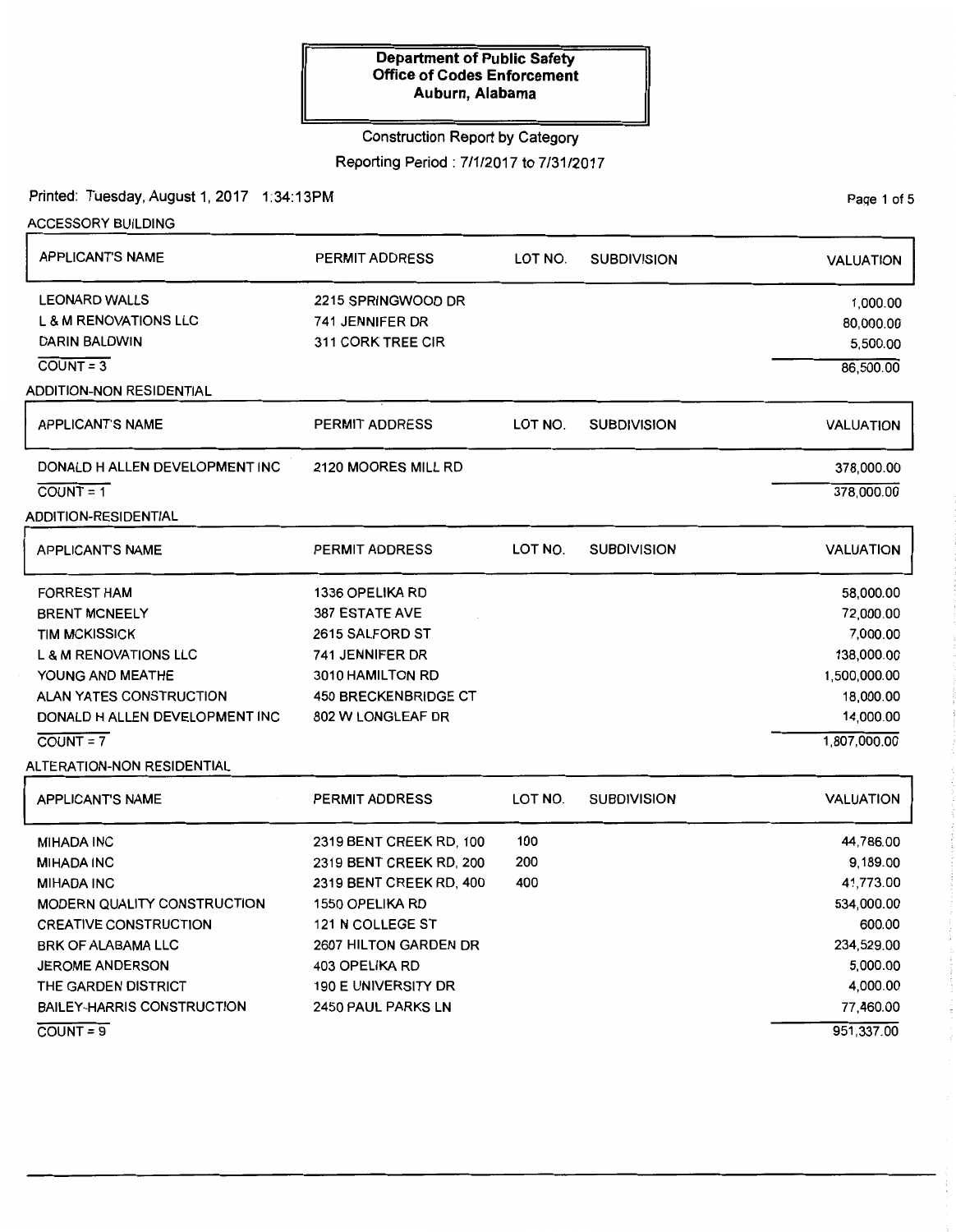## Construction Report by Category

Reporting Period: 7/1/2017 to 7/31/2017

Printed: Tuesday, August 1, 2017 1:34:13PM

ALTERATION-RESIDENTIAL

| <b>PERMIT ADDRESS</b> | LOT NO.                                                                                                                                                               | <b>SUBDIVISION</b> | <b>VALUATION</b>   |
|-----------------------|-----------------------------------------------------------------------------------------------------------------------------------------------------------------------|--------------------|--------------------|
| 526 HUDSON TER        |                                                                                                                                                                       |                    | 7,200.00           |
|                       |                                                                                                                                                                       |                    | 20,000.00          |
|                       |                                                                                                                                                                       |                    | 3,000.00           |
|                       |                                                                                                                                                                       |                    | 50,000.00          |
|                       |                                                                                                                                                                       |                    | 34,972.00          |
|                       |                                                                                                                                                                       |                    | 6,041.00           |
|                       |                                                                                                                                                                       |                    | 1,010.00           |
|                       |                                                                                                                                                                       |                    | 3,866.00           |
|                       |                                                                                                                                                                       |                    | 126,089.00         |
|                       |                                                                                                                                                                       |                    |                    |
| <b>PERMIT ADDRESS</b> | LOT NO.                                                                                                                                                               | <b>SUBDIVISION</b> | <b>VALUATION</b>   |
| 1563 ELLA GRACE DR    |                                                                                                                                                                       |                    | 43,700.00          |
| 1723 GLENDALE CIR     |                                                                                                                                                                       |                    | 60,000.00          |
|                       |                                                                                                                                                                       |                    | 103,700.00         |
|                       |                                                                                                                                                                       |                    |                    |
|                       |                                                                                                                                                                       |                    |                    |
| <b>PERMIT ADDRESS</b> | LOT NO.                                                                                                                                                               |                    | <b>VALUATION</b>   |
| 234 N GAY ST          |                                                                                                                                                                       | THE STANDARD       | 51,925,279.00      |
|                       |                                                                                                                                                                       |                    | 51,925,279.00      |
|                       |                                                                                                                                                                       |                    |                    |
|                       |                                                                                                                                                                       |                    |                    |
| <b>PERMIT ADDRESS</b> | LOT NO.                                                                                                                                                               | <b>SUBDIVISION</b> | <b>VALUATION</b>   |
| 665 N DEAN RD         |                                                                                                                                                                       |                    | 978,600.00         |
|                       |                                                                                                                                                                       |                    | 978,600.00         |
|                       | 2609 ORCHARD CIR<br>643 CARY DR<br>616 WRIGHTS MILL RD<br><b>1881 HILLTON CT</b><br><b>1631 WRIGHTS MILL RD</b><br><b>1824 FORREST POINTE DR</b><br>2580 ARAPAHOE CIR |                    | <b>SUBDIVISION</b> |

PaQe 2 of 5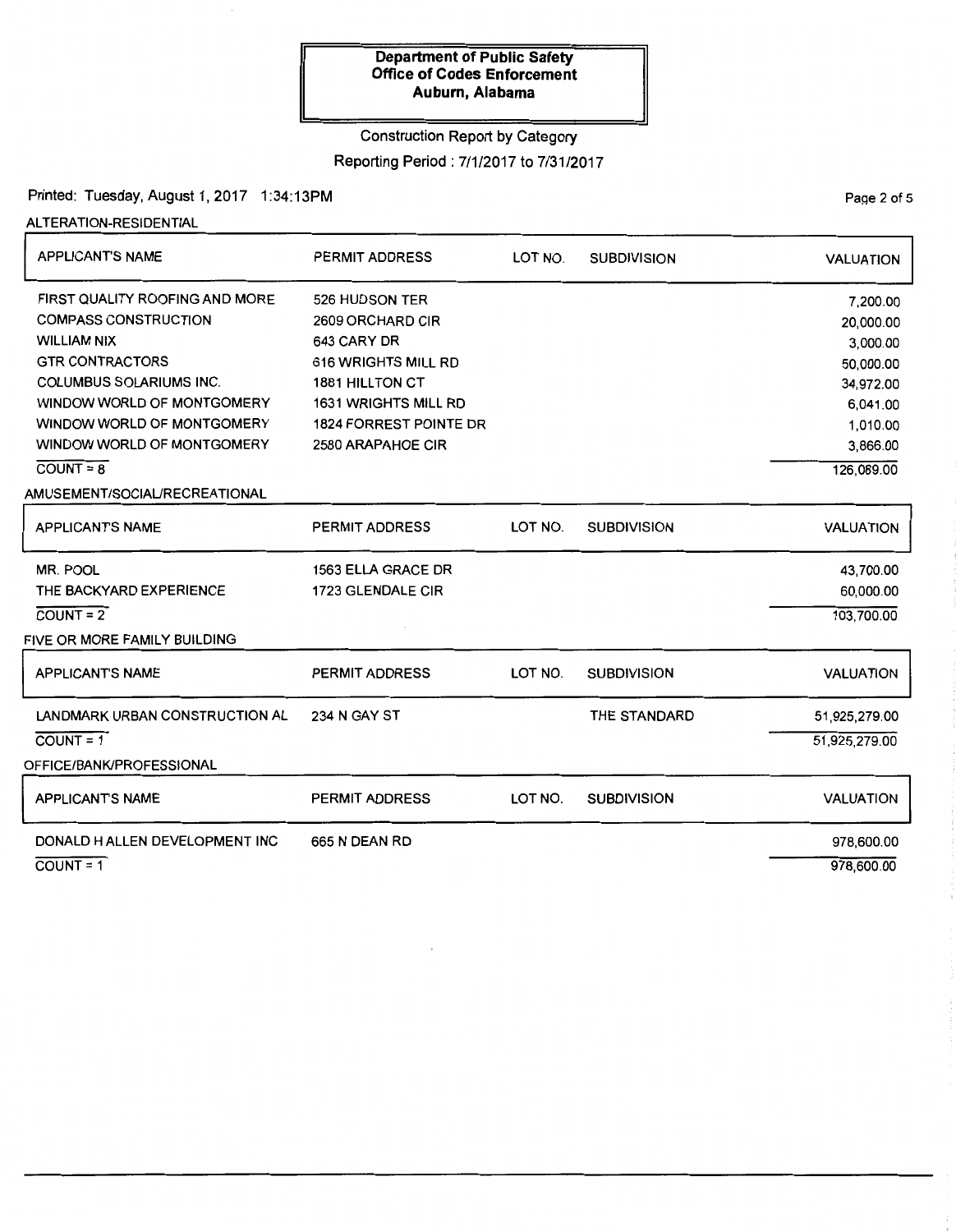## Construction Report by Category

Reporting Period: 7/1/2017 to 7/31/2017

### Printed: Tuesday, August 1, 2017 1:34:13PM

ROOFING-RESIDENTIAL

| <b>APPLICANT'S NAME</b>              | <b>PERMIT ADDRESS</b>      | LOT NO.   | <b>SUBDIVISION</b> | <b>VALUATION</b> |
|--------------------------------------|----------------------------|-----------|--------------------|------------------|
| <b>CAM CONTRACTING</b>               | 1697 STONE POINTE DR       |           |                    | 6,900.00         |
| TRIPLE B CONSTRUCTION                | 2027 WINDWAY RD            |           |                    | 15,332.50        |
| <b>ELITE ROOFING</b>                 | <b>145 E DRAKE AVE</b>     |           |                    | 2,100.00         |
| <b>HOLLAND HOMES INC.</b>            | 610 SHAWNEE ST             |           |                    | 11,706.00        |
| <b>CAM CONTRACTING</b>               | 414 E UNIVERSITY DR        |           |                    | 8,400.00         |
| <b>CAM CONTRACTING</b>               | 2023 SARA ST               |           |                    | 6,100.00         |
| <b>SUPERIOR ROOFING</b>              | 1611 BRADFORD LN           |           |                    | 12,860.00        |
| <b>CAM CONTRACTING</b>               | 1673 STONE POINTE DR       |           |                    | 7,700.00         |
| <b>CAM CONTRACTING</b>               | <b>1865 STONERIDGE DR</b>  |           |                    | 9,100.00         |
| <b>ELITE ROOFING</b>                 | 1030 FAIRMONT LN           |           |                    | 2,200.00         |
| $COUNT = 10$                         |                            |           |                    | 82,398.50        |
| SCHOOL/OTHER EDUCATIONAL             |                            |           |                    |                  |
| <b>APPLICANT'S NAME</b>              | <b>PERMIT ADDRESS</b>      | LOT NO.   | <b>SUBDIVISION</b> | <b>VALUATION</b> |
| <b>MARSHALL &amp; ASSOCIATES LLC</b> | <b>1279 WEATHERFORD ST</b> | <b>B1</b> | <b>GROVE HILL</b>  | 1,959,936.00     |

 $COVNT = 1$ 

PaQe 3 of 5

1,959,936.00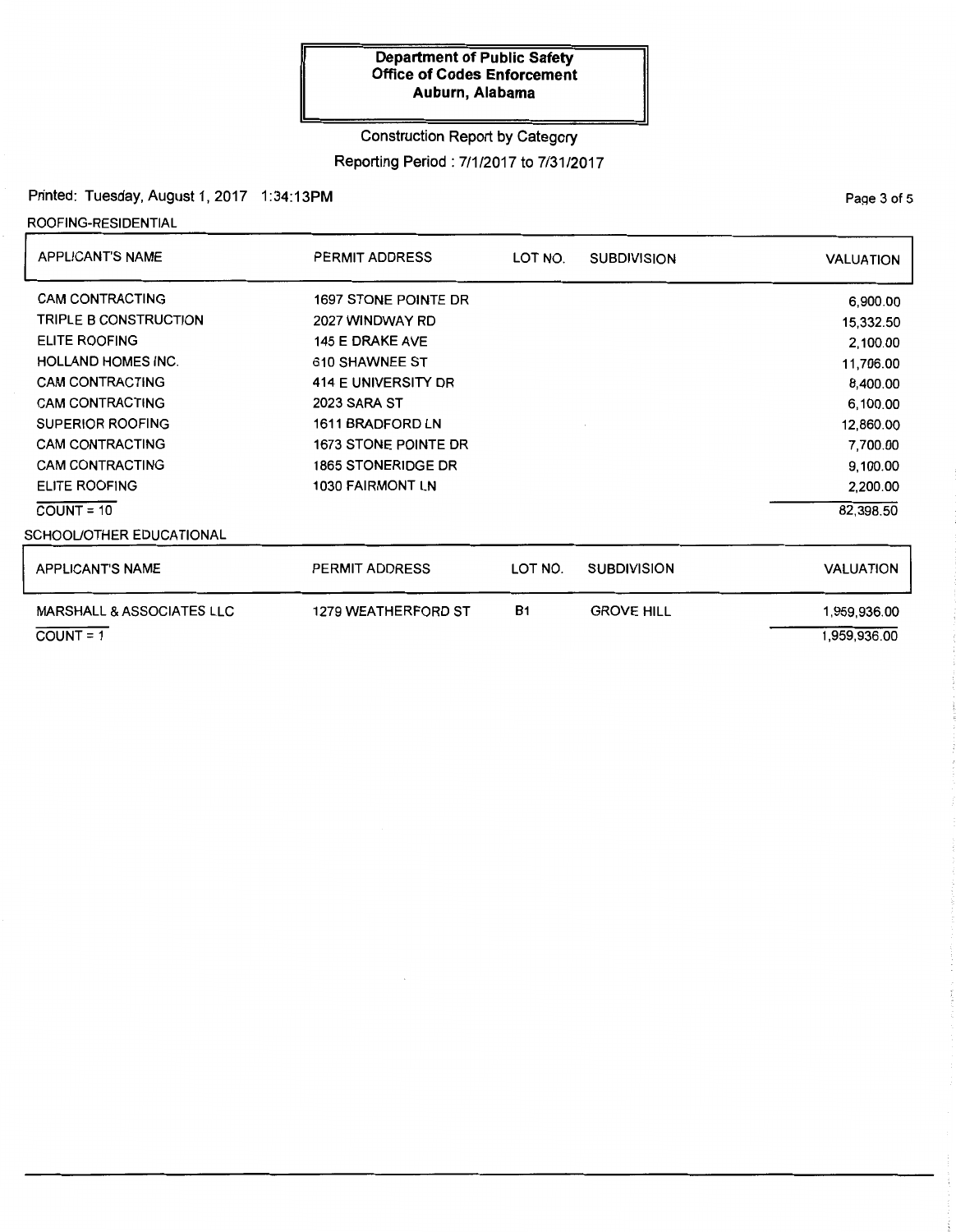# Construction Report by Category Reporting Period: 7/1/2017 to 7/31/2017

## Printed: Tuesday, August 1, 2017 1:34:13PM

## SINGLE FAMILY HOUSE-DETACHED

| <b>APPLICANT'S NAME</b>            | <b>PERMIT ADDRESS</b>               | LOT NO. | <b>SUBDIVISION</b>           | <b>VALUATION</b> |
|------------------------------------|-------------------------------------|---------|------------------------------|------------------|
| <b>MICHAEL ALLEN HOMES</b>         | <b>2071 LAMB LN</b>                 | 63      | <b>ASHETON LAKES</b>         | 380,397.25       |
| <b>COOPER ALLAN HOMES</b>          | <b>4119 CREEKWATER XING</b>         | 3       | <b>PARKERSON MILL</b>        | 322,294.23       |
| HAYLEY-FREEMAN CONST CO            | <b>1085 RUNNINGVINE LN</b>          | 18      | <b>STOKER ESTATE</b>         | 180,556.65       |
| <b>STONE MARTIN BUILDERS</b>       | 2304 SNOWSHILL LN                   | 91      | <b>OAK HOLLOW</b>            | 278,586.81       |
| <b>STONE MARTIN BUILDERS</b>       | 2400 SNOWSHILL LN                   | 75      | THE OAKS AT COTSWOLD         | 278,586.81       |
| HAYLEY-FREEMAN CONST CO            | 2702 SOPHIA CT                      | 166     | <b>TUSCANY HILLS</b>         | 280,320.97       |
| HAYLEY-FREEMAN CONST CO            | <b>1103 RUNNINGVINE LN</b>          | 14      | <b>STOKER ESTATE</b>         | 201,500.00       |
| <b>STONE MARTIN BUILDERS</b>       | 2406 SNOWSHILL LN                   | 74      | THE OAKS AT COTSWOLD         | 230, 153. 12     |
| <b>BUILDERS PROFESSIONAL GROUP</b> | 212 WOODWARD WAY                    | 157     | <b>MIMMS TRAIL</b>           | 366,741.68       |
| <b>BUILDERS PROFESSIONAL GROUP</b> | 2735 MIMMS LN                       | 199     | <b>MIMMS TRAIL</b>           | 435,728.09       |
| <b>BUILDERS PROFESSIONAL GROUP</b> | 208 WOODWARD WAY                    | 156     | <b>MIMMS TRAIL</b>           | 356,897.19       |
| DEAN SPRATLIN CONSTRUCTION INC     | 1756 YARBROUGH FARMS<br><b>BLVD</b> | 263     |                              | 394,690.13       |
| DILWORTH DEVELOPMENT               | 2080 ESTATE DR                      | $3-A$   |                              | 405,780.84       |
| <b>HOLLAND HOMES INC.</b>          | <b>135 CARRIAGEHOUSE LN</b>         | 28A     | <b>WOODLAND PARK 2</b>       | 233,250.32       |
| <b>AUBURDAN INC</b>                | 157 GRAZIA WAY                      | 1       | <b>TIVOLI</b>                | 263,395.00       |
| AUBURDAN INC                       | 180 GRAZIA WAY                      | 21      | <b>TIVOLI</b>                | 281,084.00       |
| DILWORTH DEVELOPMENT               | 1580 ELLA GRACE DR                  | 159     | YARBROUGH FARMS CLUB CREEK   | 337,616.38       |
| DILWORTH DEVELOPMENT               | 1439 PING CT                        | 232     | YARBROUGH FARMS PINE VALLEY  | 274,517.00       |
| <b>AUBURDAN INC</b>                | 187 GRAZIA WAY                      | 24      | <b>TIVOLI</b>                | 317,631.00       |
| AUBURDAN INC                       | 169 GRAZIA WAY                      | 28      | <b>TIVOLI</b>                | 318,538.00       |
| <b>AUBURDAN INC</b>                | 165 GRAZIA WAY                      | 29      | <b>TIVOLI</b>                | 263,395.00       |
| KOREY WEBB CONSTRUCTION            | 2144 LESTER CT                      | 161     | <b>EAST LAKE SUBDIVISION</b> | 540,857.55       |
| <b>WAYNE GENTRY BUILDER INC</b>    | 2399 RUTLAND RD                     | 245     | <b>MIMMS TRAIL</b>           | 310,000.00       |
| <b>WAYNE GENTRY BUILDER INC</b>    | 2366 RUTLAND RD                     | 160     | <b>MIMMS TRAIL</b>           | 310,000.00       |
| <b>WAYNE GENTRY BUILDER INC</b>    | 2431 MIMMS LN                       | 46      | <b>MIMMS TRAIL</b>           | 251,989.18       |
| <b>WAYNE GENTRY BUILDER INC</b>    | 2427 MIMMS LN                       | 45      | <b>MIMMS TRAIL</b>           | 251,989.18       |
| <b>RUTH REGISTER</b>               | 2432 MIMMS LN                       | 16      | <b>MIMMS TRAIL</b>           | 281,343.07       |
| <b>EDGAR HUGHSTON BUILDER INC.</b> | 2246 MORGAN DR                      | 93A     | <b>MORGAN WOODS</b>          | 340, 160.48      |
| <b>EASTBROOK HOMES</b>             | 2198 QUAIL CT                       | 124     | <b>PRESERVE</b>              | 292,640.00       |
| HOMESTEAD RESIDENTIAL              | 947 FALCONER DR                     | 177     | YARBROUGH FARMS - THE PARC   | 286,513.09       |
| DILWORTH DEVELOPMENT               | 1435 PING CT                        | 233     | YARBROUGH FARMS PINE VALLEY  | 276,795.57       |
| <b>GRINER CONSTRUCTION</b>         | 2680 CANAL CT                       | 114     | <b>TUSCANY HILLS</b>         | 143,950.00       |
| <b>EDGAR HUGHSTON BUILDER INC.</b> | 838 WEST RICHLAND CIR               | 10      | <b>WEST RICHLAND ROAD</b>    | 303,255.00       |
| <b>EDGAR HUGHSTON BUILDER INC.</b> | 843 WEST RICHLAND CIR               | 66      | <b>WEST RICHLAND ROAD</b>    | 303,255.00       |
| ACUFF CONSTRUCTION, INC.           | <b>1405 FALLS CREST DR</b>          | 106     | YARBROUGH FARMS PAHSE 3      | 545,870.00       |
| DILWORTH DEVELOPMENT               | 2344 ANNANDALE LN                   | 414     | <b>ASHETON LAKES</b>         | 321,558.81       |
| <b>BLUE OAK CONSTRUCTION</b>       | 4055 NASH CREEK DR                  | 24      | <b>NASH CREEK</b>            | 456,676.40       |
| DILWORTH DEVELOPMENT               | 2368 ANNANDALE LN                   | 411     | <b>ASHETON PARK</b>          | 321,528.30       |
| DILWORTH DEVELOPMENT               | <b>1415 PING CT</b>                 | 238     | YARBROUGH FARMS PINE VALLEY  | 306,110.25       |
| DILWORTH DEVELOPMENT               | 1372 FALLS CREST DR                 | 118     | YARBROUGH FARMS              | 334,601.14       |
| $COUNT = 40$                       |                                     |         |                              | 12,580,753.49    |

Page 4 of 5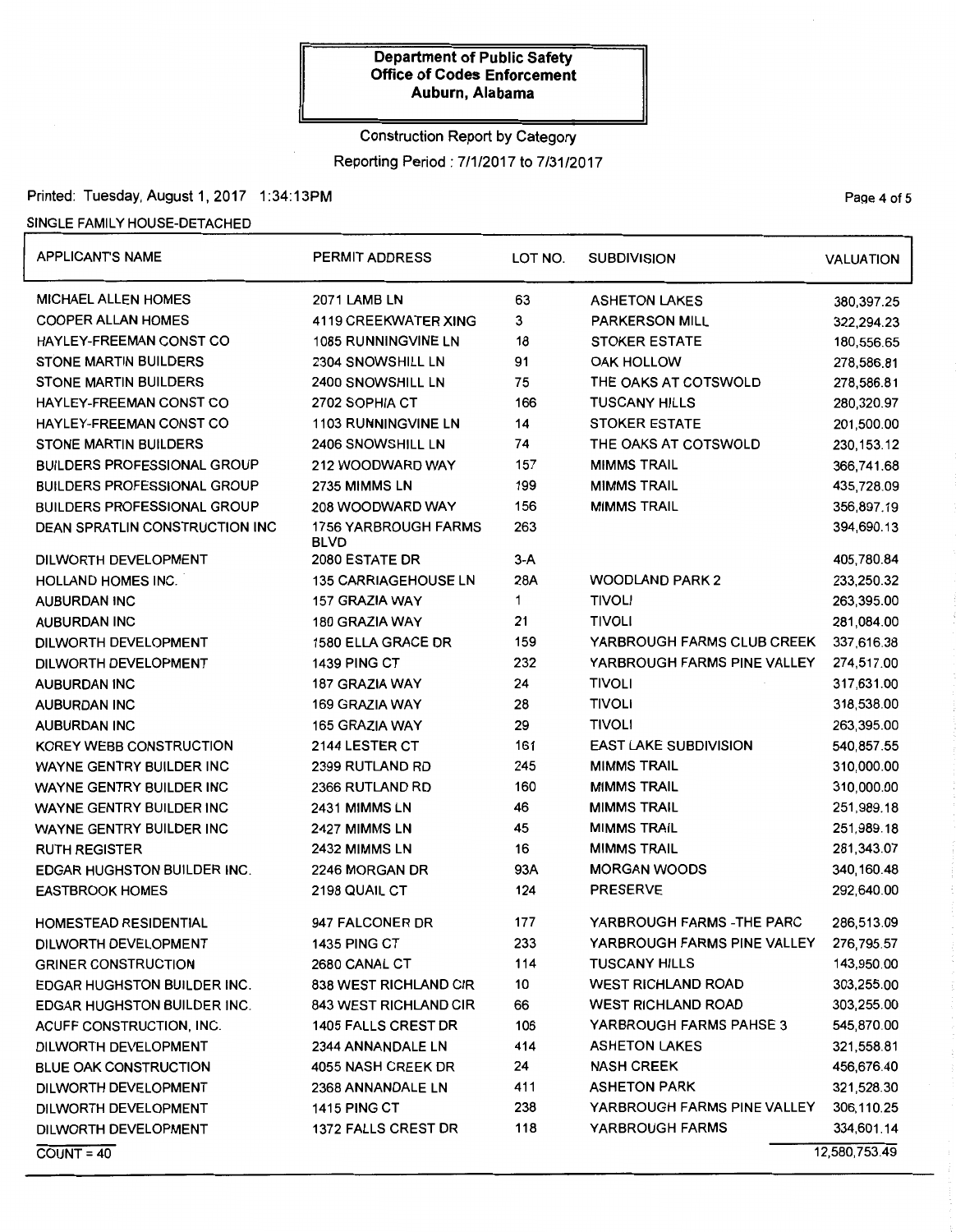Construction Report by Category

Reporting Period: 7/1/2017 to 7/31/2017

Printed: Tuesday, August 1, 2017 1:34:13PM

PaQe 5 of 5

| STORE/CUSTOMER SERVICE                     |                       |         |                          |                              |
|--------------------------------------------|-----------------------|---------|--------------------------|------------------------------|
| <b>APPLICANT'S NAME</b>                    | <b>PERMIT ADDRESS</b> | LOT NO. | <b>SUBDIVISION</b>       | <b>VALUATION</b>             |
| DANNY CLEMENTS BUILDER, INC<br>$COUNT = 1$ | 305 N DONAHUE DR      |         |                          | 1,140,000.00<br>1,140,000.00 |
| <b>TOTAL COUNT = 84</b>                    |                       |         | <b>TOTAL VALUATION =</b> | 72,119,592.99                |

 $\sim$  $\frac{10}{\text{BULDING OFFICIAL}}$